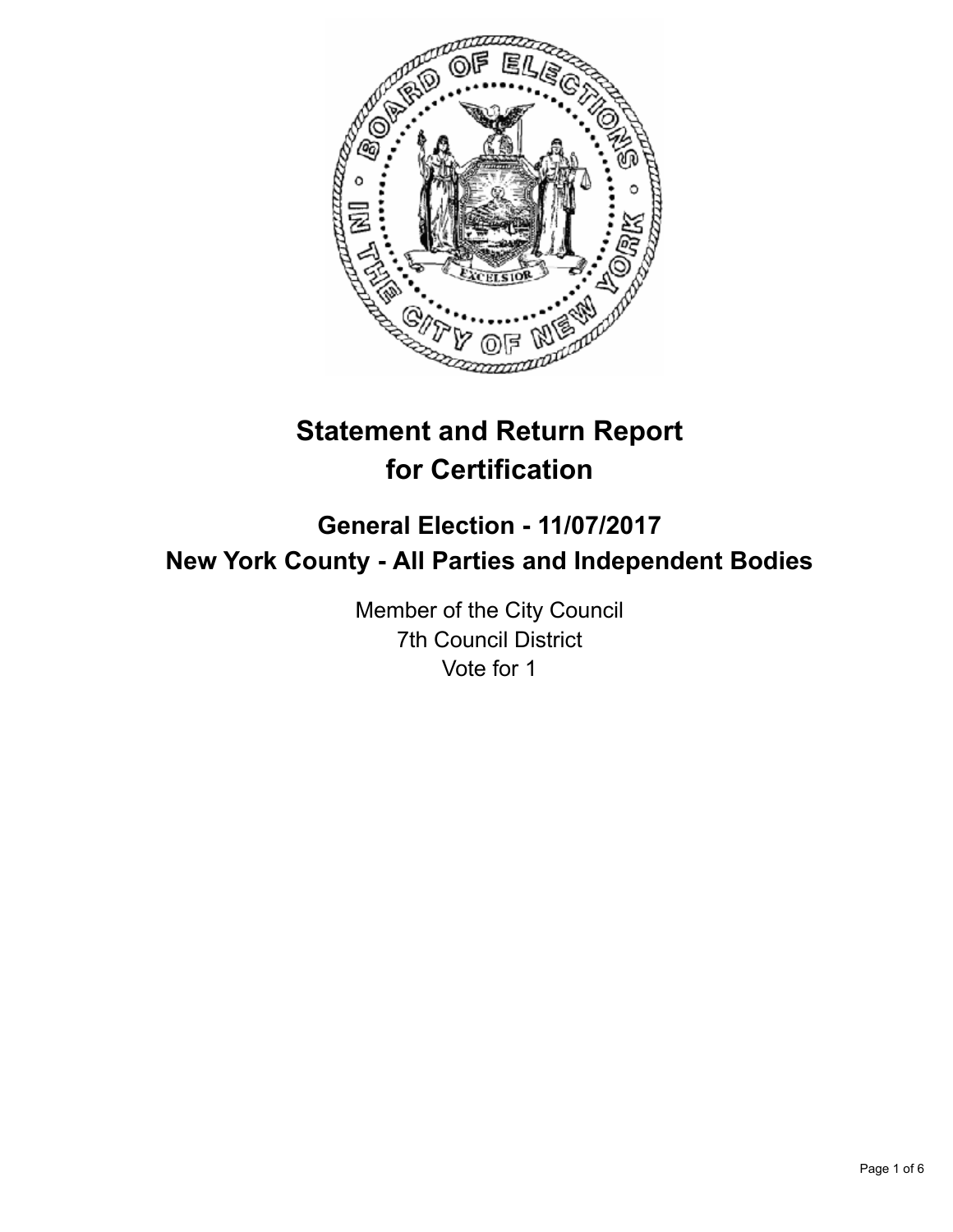

### **Assembly District 69**

| PUBLIC COUNTER                                           | 12,556 |
|----------------------------------------------------------|--------|
| MANUALLY COUNTED EMERGENCY                               | 0      |
| <b>ABSENTEE / MILITARY</b>                               | 339    |
| <b>AFFIDAVIT</b>                                         | 152    |
| <b>Total Ballots</b>                                     | 13,047 |
| Less - Inapplicable Federal/Special Presidential Ballots | 0      |
| <b>Total Applicable Ballots</b>                          | 13,047 |
| MARK D. LEVINE (DEMOCRATIC)                              | 10,012 |
| FLORINDO J. TRONCELLITI (GREEN)                          | 550    |
| MARK D. LEVINE (WORKING FAMILIES)                        | 1,181  |
| ALAN FLACKS (WRITE-IN)                                   | 1      |
| ANTHONY Q. FLETCHER (WRITE-IN)                           | 1      |
| <b>BO DIETL (WRITE-IN)</b>                               | 1      |
| <b>BUGSY STEGAL (WRITE-IN)</b>                           | 1      |
| DANIEL SICULAR (WRITE-IN)                                | 1      |
| DIANA AYALA (WRITE-IN)                                   | 1      |
| DONALD TRUMP (WRITE-IN)                                  | 1      |
| DOUG VARACHALLI (WRITE-IN)                               | 1      |
| FREDERICK DOUGLAS (WRITE-IN)                             | 1      |
| GLENN GRASSA (WRITE-IN)                                  | 1      |
| JAMES FROHNHOFER (WRITE-IN)                              | 1      |
| JOEY FOX (WRITE-IN)                                      | 1      |
| JOYCE JOHNSON (WRITE-IN)                                 | 3      |
| MARK DE ROCCO (WRITE-IN)                                 | 1      |
| MIKE FREEMAN (WRITE-IN)                                  | 1      |
| NHAEL WEBSTEU (WRITE-IN)                                 | 1      |
| NICOLE MALLIOTAKIS (WRITE-IN)                            | 1      |
| PATRICIA IRELAND (WRITE-IN)                              | 1      |
| PIERRE GOODING (WRITE-IN)                                | 1      |
| RAFEEQ RAHEEM (WRITE-IN)                                 | 1      |
| RON PAUL (WRITE-IN)                                      | 1      |
| RUDOLPH GIULIANI (WRITE-IN)                              | 1      |
| THOMAS BLUM (WRITE-IN)                                   | 1      |
| THOMAS LOPEZ PIERRE (WRITE-IN)                           | 1      |
| THOMAS LOPEZ-PIERRE (WRITE-IN)                           | 1      |
| THOMAS MCGOVERN (WRITE-IN)                               | 1      |
| UNATTRIBUTABLE WRITE-IN (WRITE-IN)                       | 6      |
| UNCOUNTED WRITE-IN PER STATUTE (WRITE-IN)                | 1      |
| <b>Total Votes</b>                                       | 11,778 |
| Unrecorded                                               | 1,269  |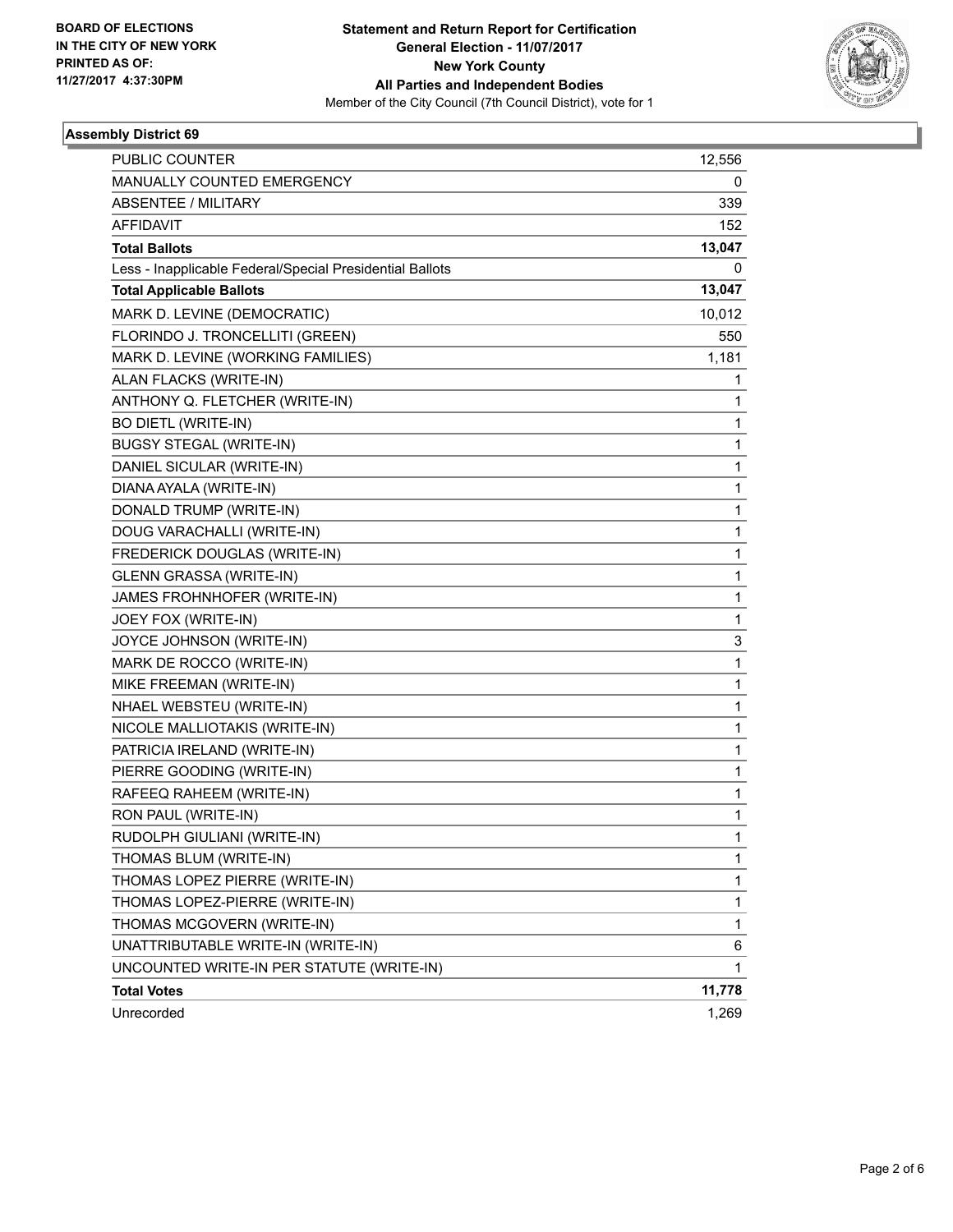

### **Assembly District 70**

| <b>PUBLIC COUNTER</b>                                    | 4,270 |
|----------------------------------------------------------|-------|
| <b>MANUALLY COUNTED EMERGENCY</b>                        | 0     |
| ABSENTEE / MILITARY                                      | 111   |
| <b>AFFIDAVIT</b>                                         | 60    |
| <b>Total Ballots</b>                                     | 4,441 |
| Less - Inapplicable Federal/Special Presidential Ballots | 0     |
| <b>Total Applicable Ballots</b>                          | 4,441 |
| MARK D. LEVINE (DEMOCRATIC)                              | 3,309 |
| FLORINDO J. TRONCELLITI (GREEN)                          | 192   |
| MARK D. LEVINE (WORKING FAMILIES)                        | 261   |
| BRIAN WADDELL (WRITE-IN)                                 | 1     |
| <b>CURTIS ARCHER (WRITE-IN)</b>                          | 1     |
| DAVID HANEAL (WRITE-IN)                                  | 1     |
| JEFF KRAUS (WRITE-IN)                                    | 1     |
| LUIS TEJADA (WRITE-IN)                                   | 1     |
| SEAN DONOVAN (WRITE-IN)                                  | 1     |
| THOMAS LOPEZ PIERRE (WRITE-IN)                           | 1     |
| UNATTRIBUTABLE WRITE-IN (WRITE-IN)                       | 2     |
| <b>Total Votes</b>                                       | 3,771 |
| Unrecorded                                               | 670   |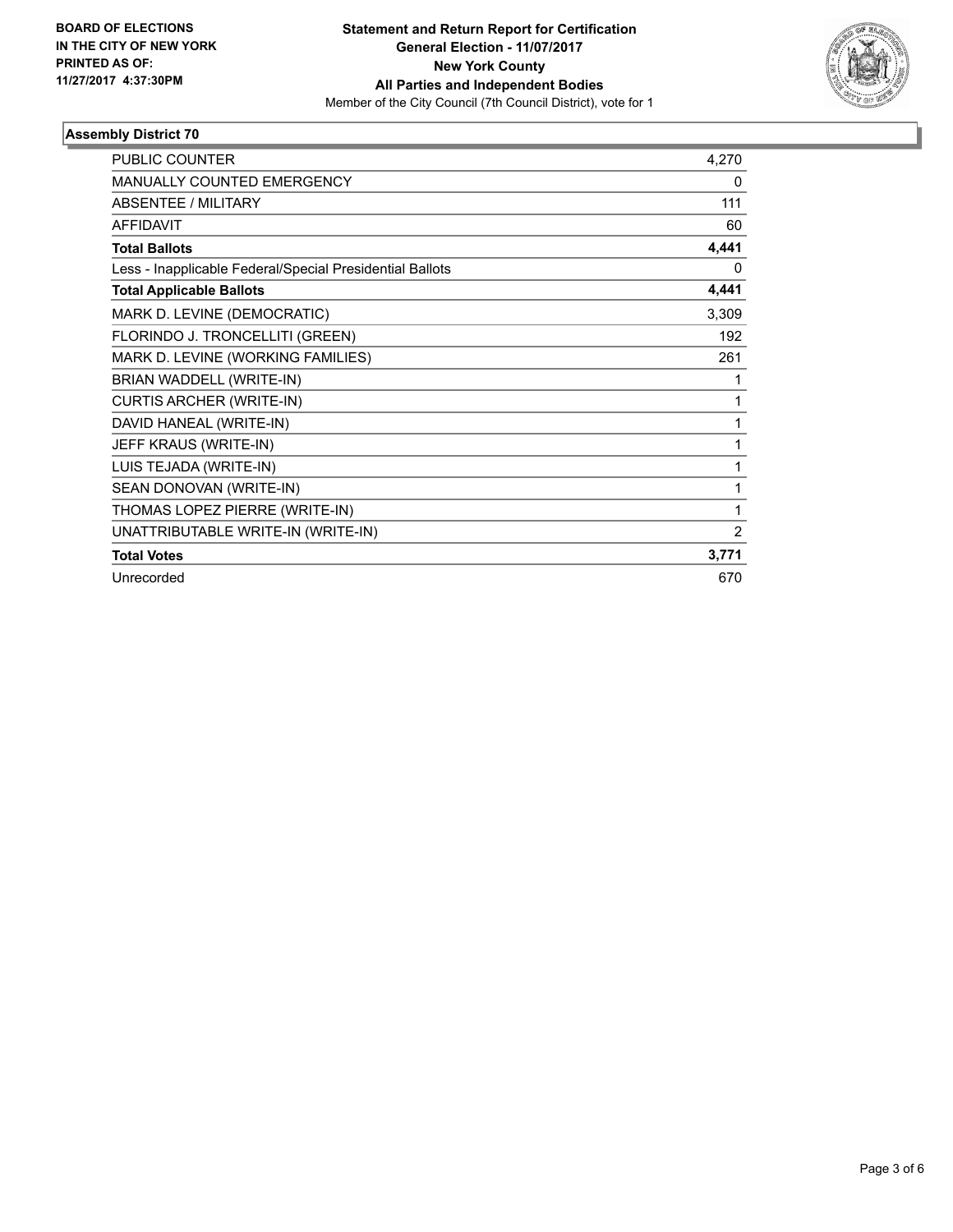

### **Assembly District 71**

| PUBLIC COUNTER                                           | 8,793            |
|----------------------------------------------------------|------------------|
| <b>MANUALLY COUNTED EMERGENCY</b>                        | 0                |
| <b>ABSENTEE / MILITARY</b>                               | 191              |
| <b>AFFIDAVIT</b>                                         | 144              |
| <b>Total Ballots</b>                                     | 9,128            |
| Less - Inapplicable Federal/Special Presidential Ballots | 0                |
| <b>Total Applicable Ballots</b>                          | 9,128            |
| MARK D. LEVINE (DEMOCRATIC)                              | 7,043            |
| FLORINDO J. TRONCELLITI (GREEN)                          | 406              |
| MARK D. LEVINE (WORKING FAMILIES)                        | 489              |
| ANNERY QUEZADA (WRITE-IN)                                | 1                |
| ANTHONY WHITE (WRITE-IN)                                 | 1                |
| BILL PERKINS (WRITE-IN)                                  | $\boldsymbol{2}$ |
| DONALD TRUMP (WRITE-IN)                                  | 1                |
| HELEN ROSENTHAL (WRITE-IN)                               | 1                |
| <b>JUSTIN MOSS (WRITE-IN)</b>                            | 1                |
| KEITH WRIGHT (WRITE-IN)                                  | 1                |
| LOUIS TEJADA (WRITE-IN)                                  | $\overline{c}$   |
| LUIS TEGADA (WRITE-IN)                                   | 2                |
| MARIA A. LUNA (WRITE-IN)                                 | 1                |
| MELINDA CRUMP (WRITE-IN)                                 | 1                |
| MELISSA MARK VIVERRTOL (WRITE-IN)                        | 1                |
| NELL W. FAY (WRITE-IN)                                   | 1                |
| REBECCA DAVOREAN (WRITE-IN)                              | 1                |
| ROBERT JACKSON (WRITE-IN)                                | 1                |
| ROSETTA JOHNSON (WRITE-IN)                               | 1                |
| THERESA E. HASSLER (WRITE-IN)                            | $\mathbf{1}$     |
| THOMAS LOPEZ PIERRE (WRITE-IN)                           | 1                |
| THOMAS LOPEZ-PIERRE (WRITE-IN)                           | 1                |
| THOMAS PIERRE LOPEZ (WRITE-IN)                           | 1                |
| UNATTRIBUTABLE WRITE-IN (WRITE-IN)                       | 5                |
| UNCOUNTED WRITE-IN PER STATUTE (WRITE-IN)                | 1                |
| WILLIAM H. RAUDENBUSH (WRITE-IN)                         | 1                |
| WILMA TAMAYO ABREU (WRITE-IN)                            | 1                |
| <b>Total Votes</b>                                       | 7,969            |
| Unrecorded                                               | 1,159            |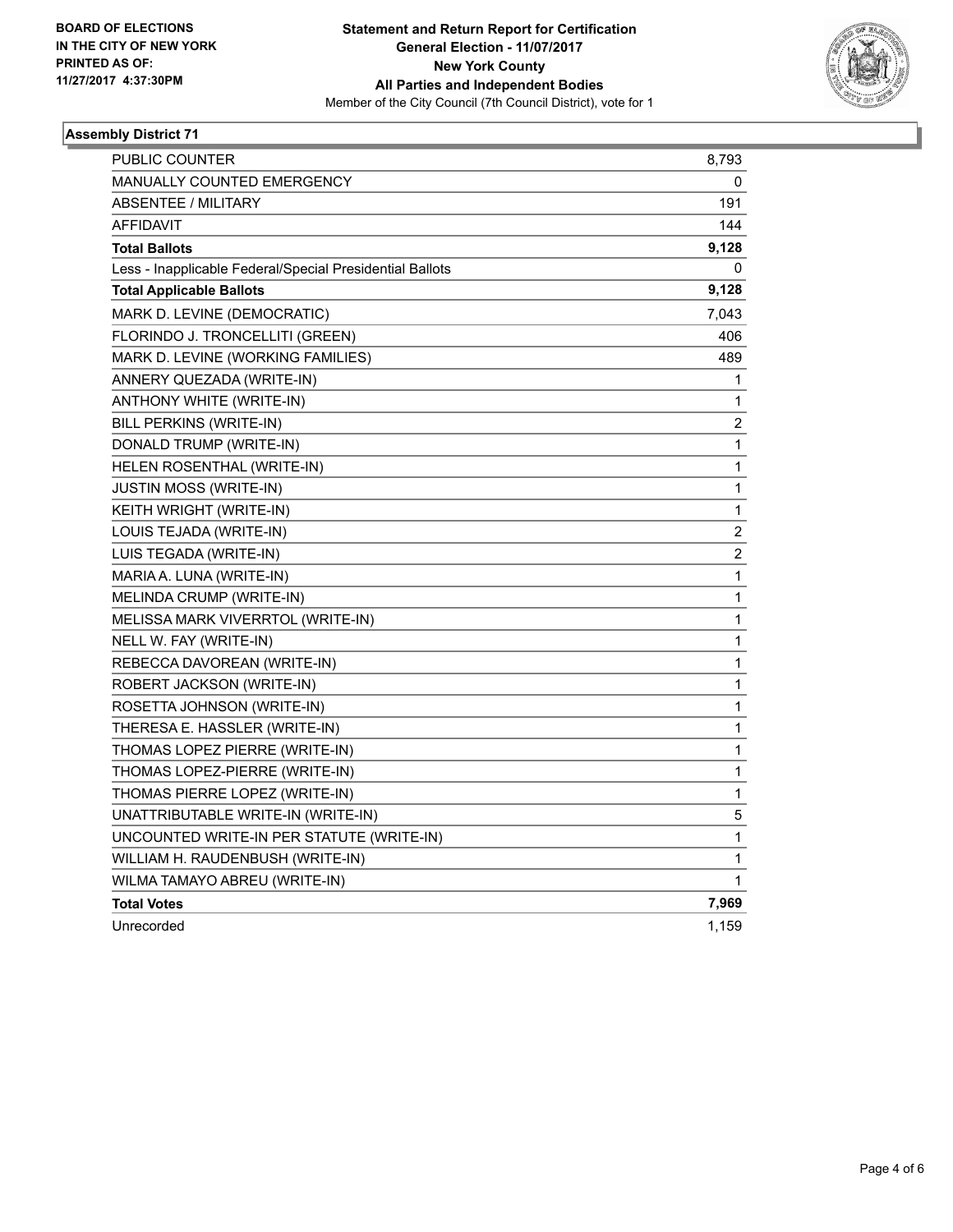

### **Total for Member of the City Council (7th Council District) - New York County**

| <b>PUBLIC COUNTER</b>                                    | 25,619 |
|----------------------------------------------------------|--------|
| MANUALLY COUNTED EMERGENCY                               | 0      |
| <b>ABSENTEE / MILITARY</b>                               | 641    |
| AFFIDAVIT                                                | 356    |
| <b>Total Ballots</b>                                     | 26,616 |
| Less - Inapplicable Federal/Special Presidential Ballots | 0      |
| <b>Total Applicable Ballots</b>                          | 26,616 |
| MARK D. LEVINE (DEMOCRATIC)                              | 20,364 |
| FLORINDO J. TRONCELLITI (GREEN)                          | 1,148  |
| MARK D. LEVINE (WORKING FAMILIES)                        | 1,931  |
| ALAN FLACKS (WRITE-IN)                                   | 1      |
| ANNERY QUEZADA (WRITE-IN)                                | 1      |
| ANTHONY Q. FLETCHER (WRITE-IN)                           | 1      |
| ANTHONY WHITE (WRITE-IN)                                 | 1      |
| BILL PERKINS (WRITE-IN)                                  | 2      |
| <b>BO DIETL (WRITE-IN)</b>                               | 1      |
| BRIAN WADDELL (WRITE-IN)                                 | 1      |
| <b>BUGSY STEGAL (WRITE-IN)</b>                           | 1      |
| CURTIS ARCHER (WRITE-IN)                                 | 1      |
| DANIEL SICULAR (WRITE-IN)                                | 1      |
| DAVID HANEAL (WRITE-IN)                                  | 1      |
| DIANA AYALA (WRITE-IN)                                   | 1      |
| DONALD TRUMP (WRITE-IN)                                  | 2      |
| DOUG VARACHALLI (WRITE-IN)                               | 1      |
| FREDERICK DOUGLAS (WRITE-IN)                             | 1      |
| GLENN GRASSA (WRITE-IN)                                  | 1      |
| HELEN ROSENTHAL (WRITE-IN)                               | 1      |
| JAMES FROHNHOFER (WRITE-IN)                              | 1      |
| JEFF KRAUS (WRITE-IN)                                    | 1      |
| JOEY FOX (WRITE-IN)                                      | 1      |
| JOYCE JOHNSON (WRITE-IN)                                 | 3      |
| JUSTIN MOSS (WRITE-IN)                                   | 1      |
| KEITH WRIGHT (WRITE-IN)                                  | 1      |
| LOUIS TEJADA (WRITE-IN)                                  | 2      |
| LUIS TEGADA (WRITE-IN)                                   | 2      |
| LUIS TEJADA (WRITE-IN)                                   | 1      |
| MARIA A. LUNA (WRITE-IN)                                 | 1      |
| MARK DE ROCCO (WRITE-IN)                                 | 1      |
| MELINDA CRUMP (WRITE-IN)                                 | 1      |
| MELISSA MARK VIVERRTOL (WRITE-IN)                        | 1      |
| MIKE FREEMAN (WRITE-IN)                                  | 1      |
| NELL W. FAY (WRITE-IN)                                   | 1      |
| NHAEL WEBSTEU (WRITE-IN)                                 | 1      |
| NICOLE MALLIOTAKIS (WRITE-IN)                            | 1      |
| PATRICIA IRELAND (WRITE-IN)                              | 1      |
| PIERRE GOODING (WRITE-IN)                                | 1      |
|                                                          |        |